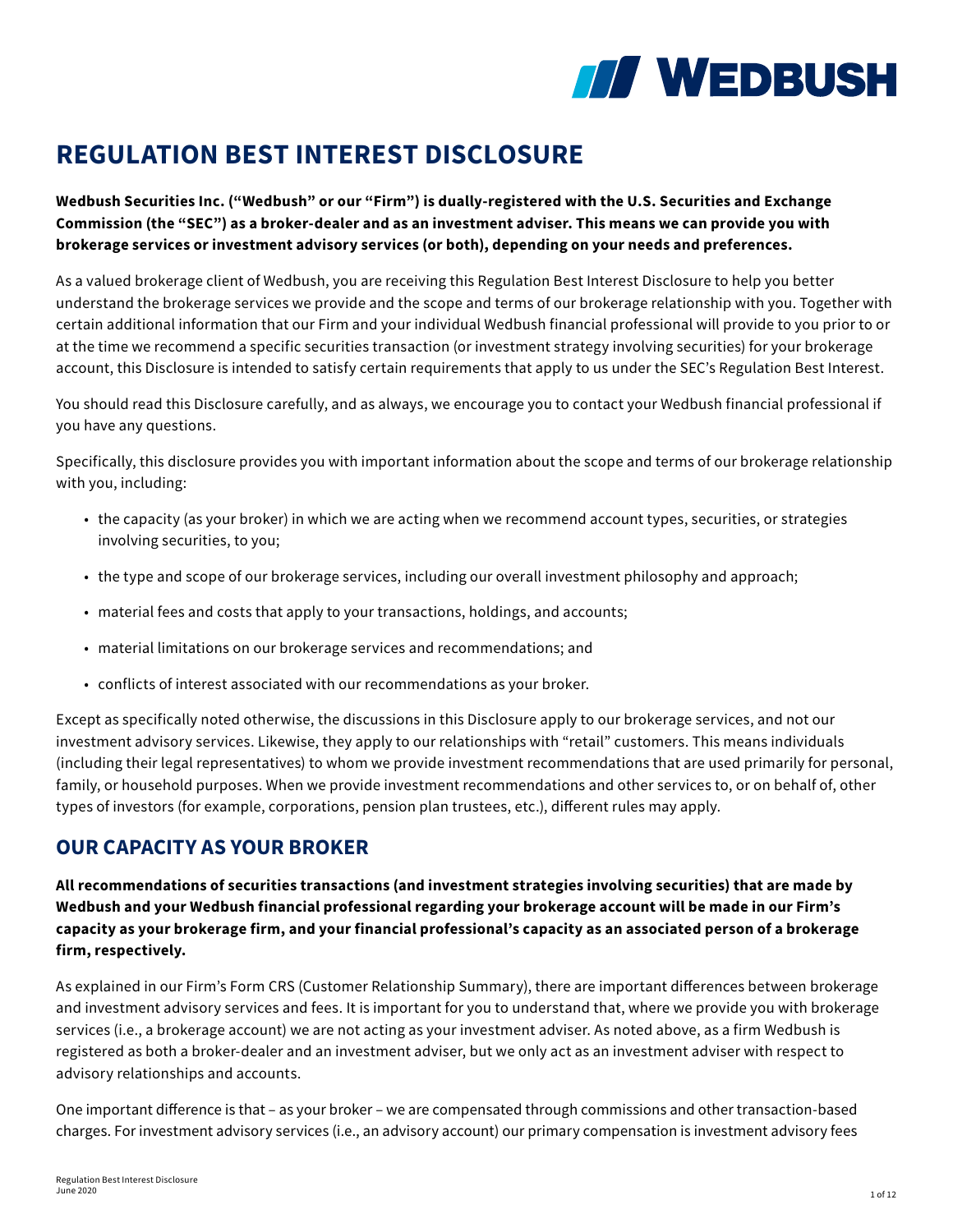

(including "wrap fees" within our wrap fee programs) that are typically based on a percentage of your advisory account assets.

We encourage you to review our Customer Relationship Summary for an explanation of the differences between brokerage and investment advisory services, and ask your Wedbush financial professional to assist you with any questions you may have.

If you have both a brokerage account and an advisory account with Wedbush, and your financial professional makes investment recommendations to you with respect to both accounts, he or she will explain to you orally whether a particular recommendation is for your brokerage account, your advisory account, or both. Your financial professional will explain this at the time the recommendation is made.

### **TYPE AND SCOPE OF OUR BROKERAGE SERVICES**

As explained in our Customer Relationship Summary, as your broker-dealer we buy and sell securities and other investment and insurance products for you. As part of our services, we can provide you with investment recommendations. We can also provide you with research, general investment education, custody and other services that are incidental to (i.e., in support of) our brokerage services.

In all cases, you make the ultimate decision regarding the purchase or sale of investments. From time to time, your financial professional may review the holdings in your brokerage account to determine whether or not to make additional recommendations, but we do not monitor your brokerage account investments after purchase. We do not generally impose account or investment minimums to open a brokerage account, but some funds and other investment products we make available do impose minimum investment requirements.

We offer different types of brokerage accounts. For example, we offer individual retirement accounts (IRAs), Coverdell Education Savings Accounts and other brokerage accounts held at Wedbush. We offer accounts that allow you to trade option contracts, and to otherwise invest on margin (i.e., through borrowed funds). In other cases, brokerage assets may be in "direct-held" accounts – for example, IRAs or other accounts held directly by and with a mutual fund family, or a state's 529 (College Savings) Plan.

Margin Lending. We offer a margin lending service for your brokerage account (a "margin account"). Margin lending means that you borrow money from us to invest. You will need to use a margin account if you trade uncovered option contracts, or in certain other situations.

**Cash Sweep.** We offer a "cash sweep" program for uninvested cash in your brokerage account. Under our program, uninvested cash is automatically "swept" into accounts held with various third-party banks who are FDIC-insured. These participating banks pay interest on these deposits – part of the interest is credited to your account, and part of the interest is paid to Wedbush for our administration and management of the program.

**Our General Investment Philosophy and Approach.** Our belief is that investing should be personalized for each client. We do not believe in a "one size fits all" approach. Also, it is not our philosophy to limit the investments we offer and recommend to a narrow menu, or only to proprietary products. While we believe that not every investment is suitable for every investor, our preference is to offer a wide variety of options for you to choose from, and to allow your Wedbush financial professional to help you construct a unique portfolio that suits your needs and preferences.

When your Wedbush financial professional recommends securities, or strategies involving securities, to you, he or she will consider the potential risks, rewards and costs in light of your investment profile. Your "profile" includes your age, other investments, financial situation and needs, tax status, investment objectives, investment experience, investment time horizon, liquidity needs, risk tolerance, and any other information you share with us. And, your Wedbush financial professional will only make a recommendation to you if – at the time of the recommendation – he or she has a reasonable basis to believe that it would be in your best interest, and would not place our Firm's interest (or the financial professional's interest) ahead of yours. Before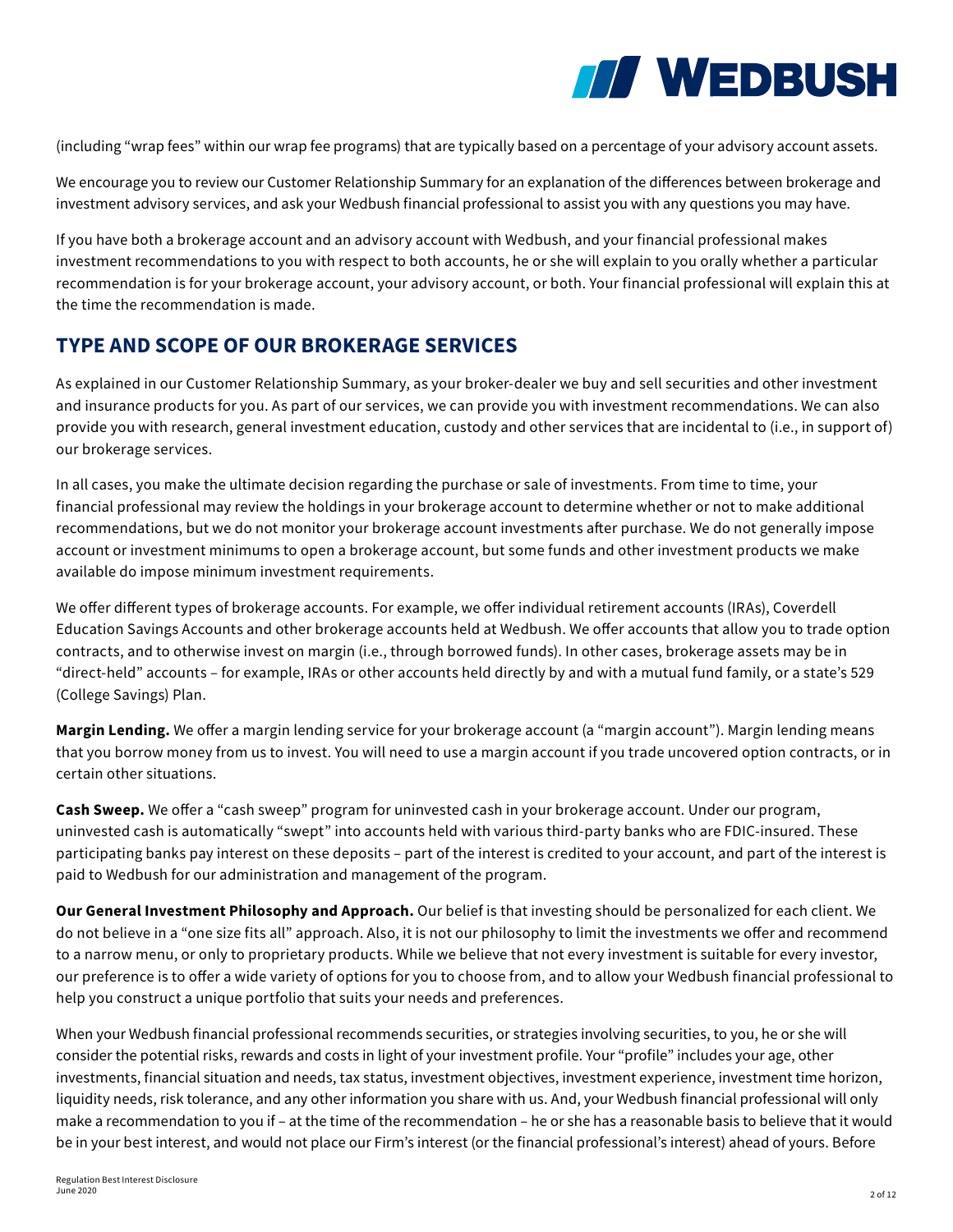

recommending a particular investment to you, we will also consider other reasonably available alternatives.

#### **MATERIAL FEES AND COSTS**

#### **If you engage Wedbush to provide you with brokerage services, you will pay certain fees and costs.**

Some fees and costs are charged to your brokerage account for various services and expenses that do not necessarily depend on the specific investments you select. They include, but are not limited to, the following:

- Each time you sell an investment, we will typically charge you a \$5.95 transaction fee to help offset certain expenses we incur relating to settlement and clearance of your trade.
- For IRAs held at Wedbush, we typically charge a \$20 initial fee to set up the IRA, and an annual fee of \$35 to compensate us for our custody, administrative and other services.
- We will charge you a fee for each wire transfer we process typically \$20 for domestic wires and \$25 for international wires.
- If you open a margin account, we will charge you interest on the funds we lend to you for investment. Typically, the annual interest rate is between 5.5% and 7.5% depending on the amount you borrow, and certain other factors.
- Within our cash sweep program, we retain a portion of the interest paid by the participating banks for our administration and management of the program. Theoretically the annual interest rate we receive could be up to 5%, but typically is between 0.3% and 1.5% depending on the current market interest rates and other factors.

**Before we open a brokerage account for you, we will furnish you with a more comprehensive list of our** *Current Fees* **at the applicable time. The fees listed above are offered as examples, and are not an exhaustive list.** 

**You will also pay – directly or indirectly – certain additional fees and costs that are particular to certain investments and investment transactions.** Below we summarize the material fees and costs associated with the majority of investments and insurance products that Wedbush and our financial professionals may recommend and sell to you as a retail customer. If we recommend an investment to you that is not addressed below, you will receive information about material fees and costs at the time or before the recommendation is made. Further, in many cases (and as required) we will provide additional, more detailed information with respect to the fees and costs associated with any specific investment or insurance product we recommend to you.

**Mutual Funds.** Mutual fund shares come in different classes, each with different fees and fee structures. The specific fee and fee structure of each share class, including the amount charged and when it is collected, vary depending on the particular mutual fund and are described in the mutual fund's prospectus. Not all share classes are available to all account types and/or investment strategy programs. The principal differences among the classes are the fees and expenses charged by the mutual fund. Fees and expenses in a mutual fund reduce the net asset value of the fund and the investment return. You should review the fund prospectus prior to purchasing a mutual fund; a copy of each fund prospectus is provided with your confirmation.

- Up-Front Sales Charges You will pay up-front sales charges to the applicable mutual funds upon the purchase as described in the prospectus. Many mutual funds allow for a reduction or waiver of the up-front sales charge based upon, among other things, the amount of your total investments in the particular mutual fund family, investor type, as well as the type of account in which the assets are invested. The sales charges range from 0% to 5.75% and reduce the amount of your principal investment.
- Back-End Sales Charges These are sales charges that are applied by the applicable mutual fund upon the sale of a mutual fund share within a specified number of years (varies by prospectus). These sales charges are also referred to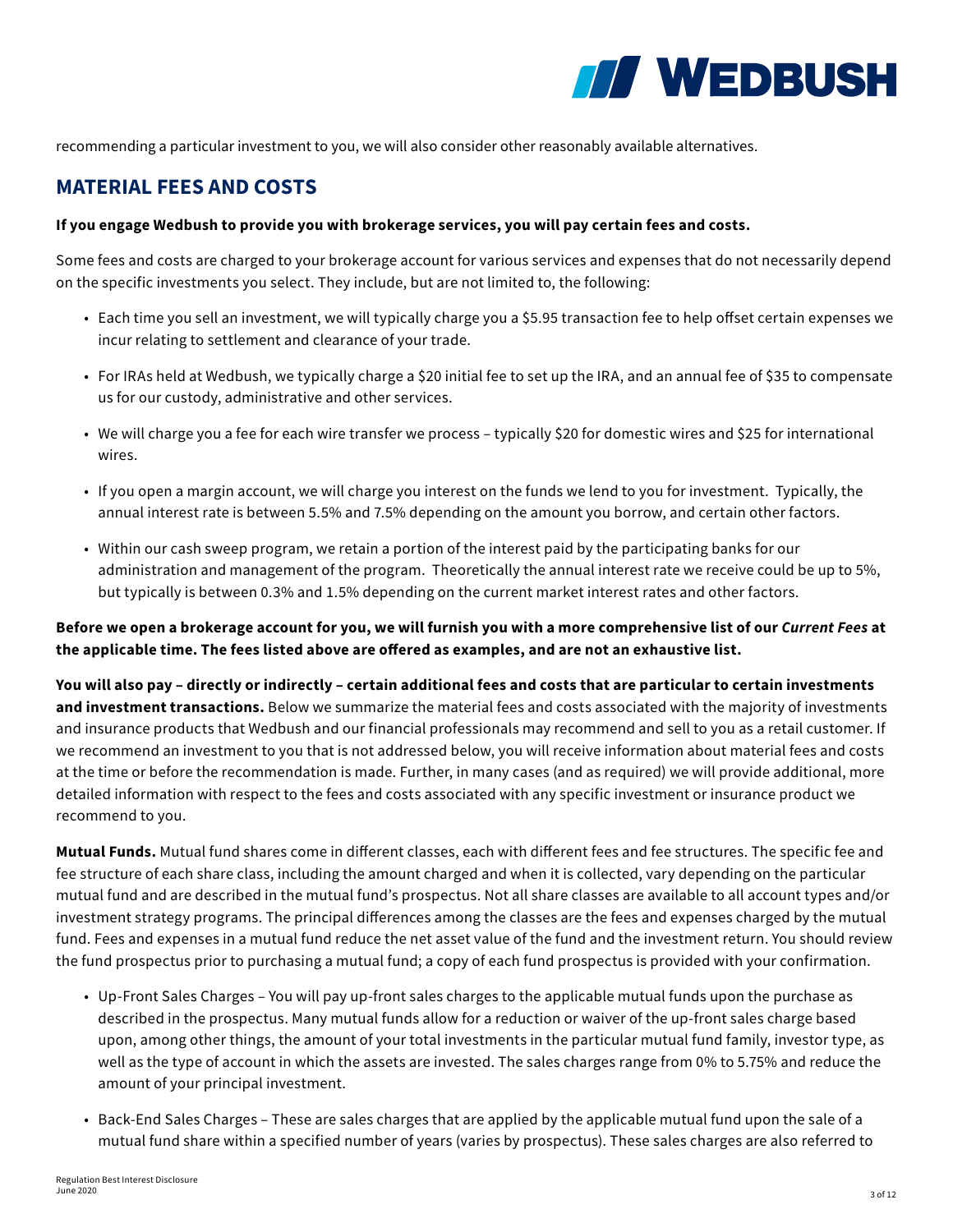

as Contingent Deferred Sales Charge or CDSC. These charges generally range from 1% to 5.5%, and typically are 4% for B shares and 1% for C shares. These charges can be reduced or eliminated based on how long the shares are held as described in the prospectus.

• 12b-1 Fees – Many mutual funds pay a 12b-1 fee to Wedbush directly from the fund's assets on a monthly or quarterly basis. Like other fees and expenses in the mutual fund, the payment of 12b-1 fees reduces the investment return. The amount of the 12b-1 fees paid varies among funds and share classes but is disclosed in the fund prospectus. The typical ranges for 12b-1 fees for A shares is between .15%-.50%, B shares .85% to 1.00%, and C shares .75% to 1.00%.

In many cases we also receive networking and shareholder servicing fees for our sub-accounting (or "sub-transfer agent") services to the funds, which may range from 0.02% to 0.3% annually. All of these charges reduce the value of your mutual fund investment.

In addition, when you invest in a mutual fund, you will pay (indirectly, through deductions from your investment) your pro rata share of the investment management fees, auditor fees and other ongoing expenses incurred by the fund. Expressed as an annual percentage, these expenses are referred to as the fund's expense ratio. Fund expense ratios differ significantly, but on average, independent data indicates that expense ratios for index (passively-managed) mutual funds usually average about 0.2%, while expense ratios for most actively-managed funds range from 0.5% to 1.0%, and in some cases may be as high as 2.5%. A fund's expense ratio, sales charges and other important information are described in its prospectus. We encourage you to carefully review a fund's prospectus before investing.

**Exchange-Traded Funds (ETFs).** Each time you buy or sell shares of an ETF, we will charge your brokerage account a commission. There is a minimum commission fee of \$70 per transaction and will increase from there as a percentage of the purchase or sale amount. The maximum commission (which can be discounted) is the greater of: 5% of the principal value or \$.10 per share. The dollar amount of the commission we charge will increase the larger the trade is, but the commission rate (i.e., as a percentage of the trade) will typically decrease the larger the trade is. Therefore, for any given dollar amount of total trading, a small number of large trades will usually cost you less money than a large number of small trades. The commission amount will be reflected on your trade confirmation.

**Equities (Stocks).** When you buy or sell shares of stock, our fees will depend on a number of factors. One important factor is whether you are buying or selling previously-issued shares on an exchange (this is referred to as a secondary market(s) transaction) or buying "new issue" shares through an Initial Public Offering (IPO) or similar offering (this is referred to as a primary market transaction).

Each time you buy or sell shares of stock on the secondary market, we will typically charge your brokerage account a commission. There is a minimum commission fee of \$70 per transaction and will increase from there as a percentage of the purchase or sale amount. The maximum commission (which can be discounted) is the greater of: 5% of the principal value or \$0.10 per share. The dollar amount of the commission we charge will increase the larger the trade is, but the commission rate (i.e., as a percentage of the trade) will typically decrease the larger the trade is. Therefore, for any given dollar amount of total trading, a small number of large trades will usually cost you less money than a large number of small trades. The commission amount will be reflected on your trade confirmation.

On occasion Wedbush may also sell you "new issue" stocks on the primary market, such as through an IPO. In these cases, Wedbush provides services to the issuing company as an underwriter (distributor) of the shares, or as a member of a syndicate (group) of firms that work to underwrite and distribute the shares to investors. For these services, we are compensated by the issuing company. For example, we may be compensated through an "underwriting discount" or "underwriting commission" – this means that we buy the shares from the issuing company for less than we sell them to you for, and keep the difference as our fee. For simplicity, we will refer to compensation we receive in these types of situations as "underwriting and distribution compensation." As a percentage of the price you would pay for the shares, our underwriting and distribution compensation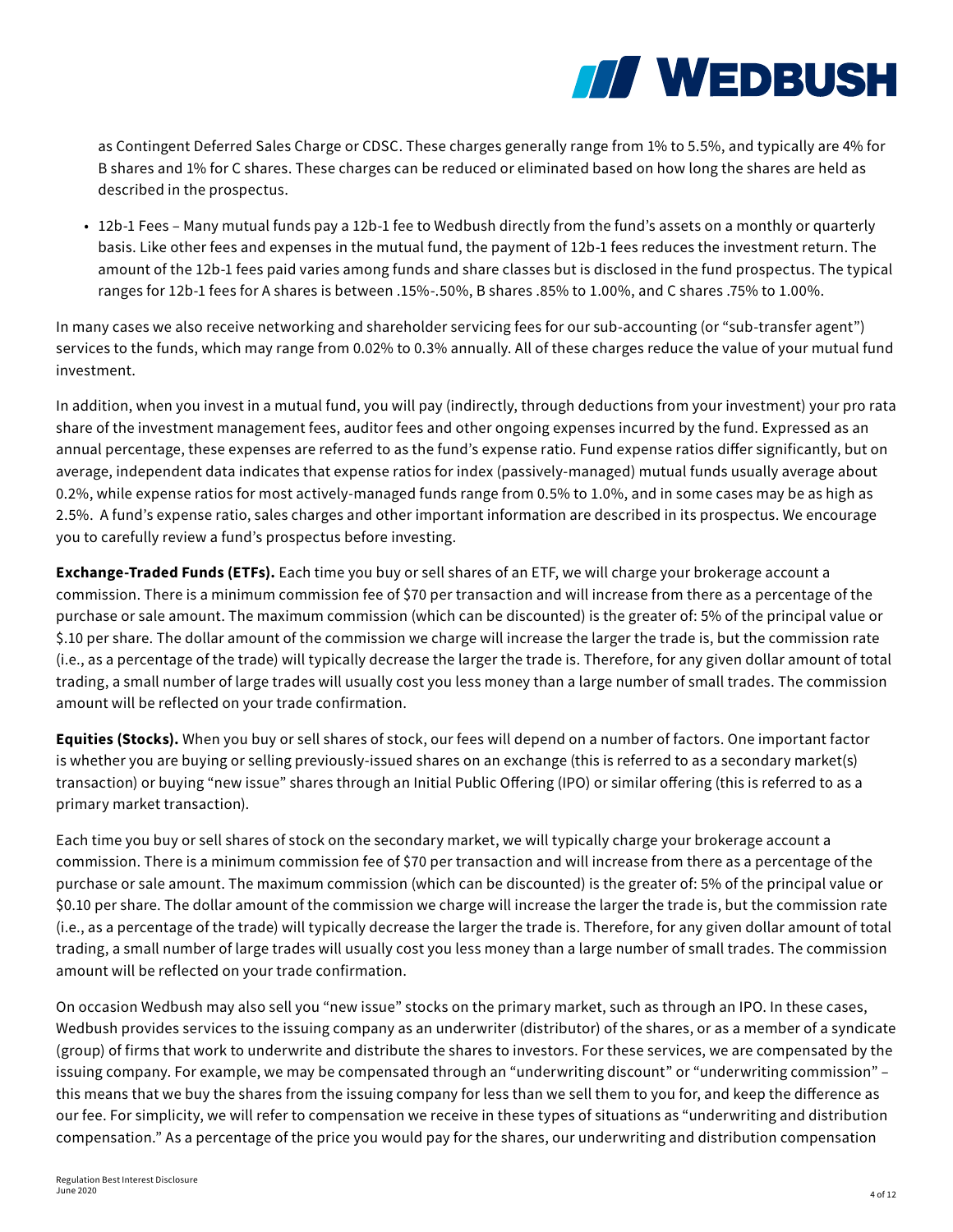

would typically be between 6% and 7%. You should also understand that these are "principal" trades – we are effectively selling the new issue shares to you from our own account. If your Wedbush financial professional recommends a new issue stock purchase to you, you will be furnished with an offering document for the stock, which will include details on the compensation we would receive, and a number of other important matters.

**Fixed Income Securities (Bonds) and Certificates of Deposit ("CDs").** For securities purchased or sold in the secondary market, we will typically act in the capacity of a principal, As a principal, we execute trades out of our inventory account, and charge you a commission-equivalent fee referred to as a mark-up (when you buy) or a mark-down (when you sell). When we act as principal, the Firm's total compensation consists of the sales credit charged by your financial professional (which will vary depending on the bond type, duration, and availability), and a mark-up or mark-down that the WS trading desk may include as a part of the transaction. As a percentage of the purchase or sale, our total mark-ups and mark-downs will typically average between 0% and 2.49%.

On occasion, Wedbush may also sell you "new issue" fixed income investments on the primary market – for example through a public offering of corporate bonds or municipal bonds, or on behalf of a bank issuing new CDs. For newly issued securities, you pay the initial offering price as disclosed in the offering documents. For securities for which Wedbush participates as a distributor, Wedbush will receive a portion of the underwriting spread called the "selling concession," which varies by offering.

If your Wedbush financial professional recommends a new issue bond or CD to you, you will be furnished with an offering document which will include details on the compensation we would receive, and a number of other important matters.

**Closed-End Funds ("CEFs").** Each time you buy or sell shares of a CEF on the secondary markets, we will typically charge your brokerage account a commission. There is a minimum commission fee of \$70 per transaction, and the amount of the fee will increase from there as a percentage of the purchase or sale amount. The maximum commission (which can be discounted) is the greater of: 5% of the principal value or \$.10 per share. The dollar amount of the commission we charge will increase as the size of the trade increases (i.e., a larger trade will result in a larger commission), but the commission rate (i.e., as a percentage of the trade) will typically decrease as the size of the trade increases (i.e., a larger trade will result in a lower commission rate). Therefore, for any given dollar amount of total trading, a small number of large trades will usually cost you less money than a large number of small trades. The commission amount will be reflected on your trade confirmation.

Wedbush may also sell you "new issue" shares of a CEF on the primary market, such as through an IPO or similar offering. These primary market offerings may include "interval funds," which are a type of CEF that periodically allows investors to redeem (cash out) their shares, but does not typically trade on the secondary markets. In these cases Wedbush provides underwriting and distribution services to the CEF, and we will receive sales commissions (similar to mutual fund sales charges) for our services. As a percentage of the price you would pay for the CEF, our compensation would typically be between 0.5% to 4% You should also understand that these are "principal" trades – we are effectively selling the new issue shares of the CEF to you from our own account. If your Wedbush financial professional recommends a new issue CEF (including an interval fund) to you, you will be furnished with a copy of the CEF's prospectus, which will include details on the compensation we would receive, and a number of other important matters.

Also, like mutual funds and ETFs, when you invest in a CEF you will pay (indirectly) your pro rata share of the CEF's management fees, service fees and other ongoing expenses. Expressed as an annual percentage, these expenses are referred to as the CEF's expense ratio. Most expense ratios for CEFs range from 1% to 3%. A CEF's expense ratio, and more detail about the various fees and costs associated with an investment in the CEF (along with other important information), are provided in its prospectus. We encourage you to carefully review a CEF's prospectus before investing.

**Unit Investment Trusts ("UITs").** When you invest in UITs, you typically pay the UIT sponsor either a deferred sales charge or a combination of up-front and deferred sales charges as disclosed in the prospectus. Shorter term UITs commonly assess sales charges of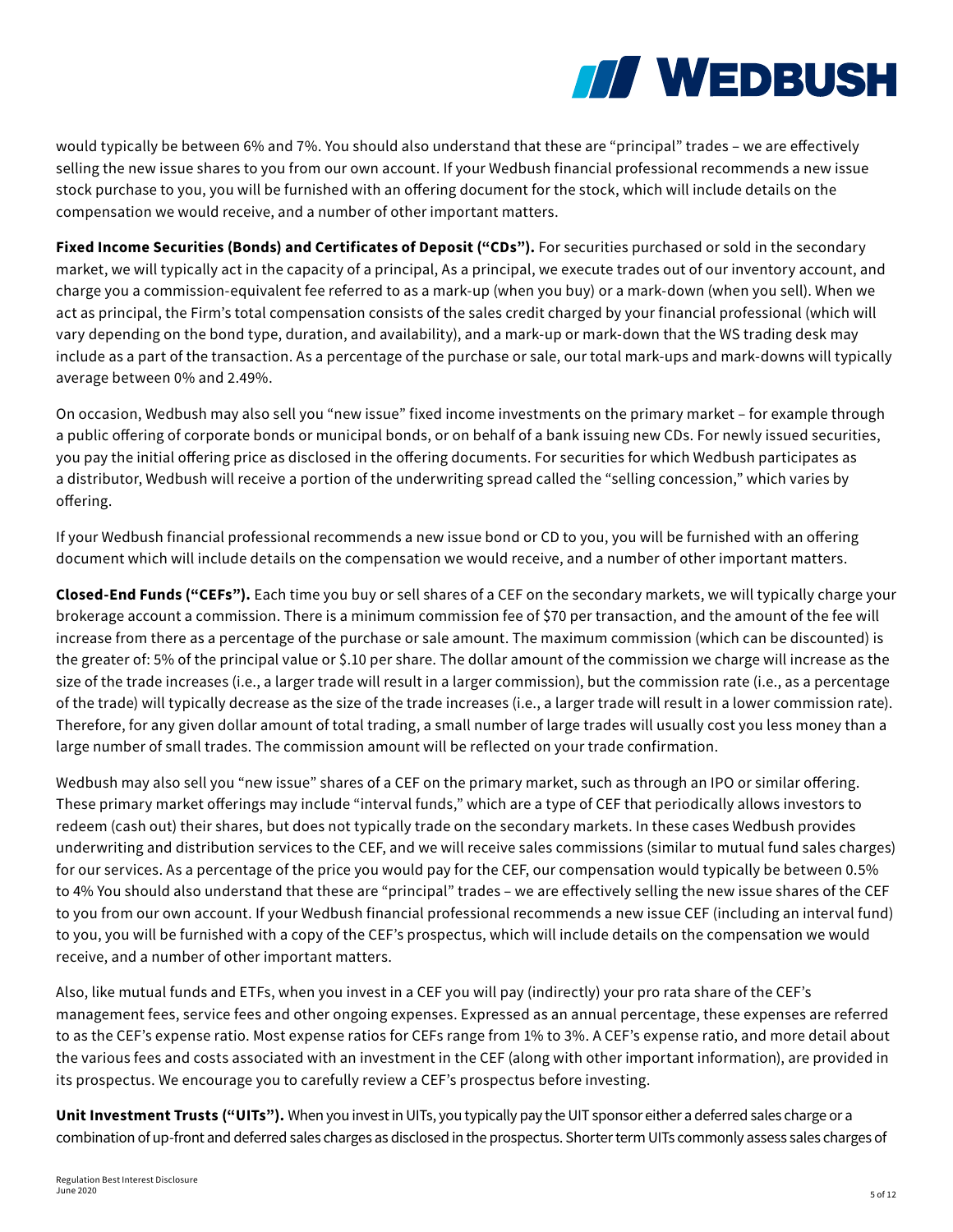

1.35% of the public offering price per unit for 15-month trusts and 2.25% of the public offering price per unit for 2-year trusts, a portion of which is paid to Wedbush as firm compensation. The UIT's prospectus contains specific sales charge amounts, terms and policies.

Most UIT sponsors make additional payments to the firms that offer their UITs, typically calculated as a percentage of sales volume. The UIT's prospectus contains detailed descriptions of these additional payment programs. Your investment professional does not receive a portion of or credit for these payments.

**Options.** You pay a commission to buy or sell an option based on the number of contracts you trade. For any given dollar amount of total trading, a small number of large trades will usually cost you less money than a large number of small trades. The commission amount will be reflected on your trade confirmation. You should understand that, if the option is exercised, you may also pay a commission for the underlying security transaction as well, which is in addition to the option commission. You will also pay interest on margin borrowing you use to trade options in your brokerage account.

**529 (College Savings) Plans.** When you make contributions to a state's 529 Plan, your contributions are invested among various underlying investment options from which you choose. Typically, 529 Plans have share class structures (i.e., Class A vs. Class C), and pay us sales charges and trails, that largely mirror those of mutual funds – you may wish to review the discussion of Mutual Funds above. For example, as a percentage of the amount contributed, (similar to mutual funds) most 529 Plans charge typically averages between 0% and 5.75%. In addition to the compensation we receive for selling 529 Plans, you will pay additional fees and costs such as program management fees and maintenance fees, which are deducted from your underlying investment options. More detail about the sales charges and other fees and costs associated with a state's 529 Plan (and other important information) is provided in its offering document, which we encourage you to carefully review before making contributions.

**Structured Products.** For newly issued structured products, you will pay the offering price listed in the prospectus. The offering price includes a "selling concession" which is what is paid to Wedbush for the distribution of the product. The selling concession is the difference between what we purchase the product for and what we sell the product for to the public. The offering price also includes costs and fees of the issuer associated with the structuring of the product.

For structured products purchased or sold in the secondary market, you will pay a mark-up (for purchases) or a mark-down (for sells) that consists of the commission as well as the percentage of the of the principal amount that the Wedbush trading desks includes as part of the transaction. This markup or mark-down typically ranges between 1% and 3%. Generally, structured notes (other than ETNs, described below) do not trade frequently on the secondary markets, meaning you will likely need to hold the note until maturity. More detail about the various fees and costs associated with an investment in a specific structured note (along with other important information) is provided in its prospectus. We strongly encourage you to carefully review a structured note's prospectus before investing.

**Exchange-Traded Notes ("ETNs").** ETNs are similar in many respects to structured notes, but unlike most structured notes, ETNs also trade on exchanges like stocks and ETFs. Each time you buy or sell an ETN on the secondary market (on an exchange), we will charge your brokerage account a commission. There is a minimum commission fee of \$70 per transaction and will increase from there as a percentage of the purchase or sale amount. The maximum commission (which can be discounted) is the greater of: 5% of the principal value or \$.10 per share. The dollar amount of the commission we charge will increase the larger the trade is, but the commission rate (i.e., as a percentage of the trade) will typically decrease the larger the trade is. Therefore, for any given dollar amount of total trading, a small number of large trades will usually cost you less money than a large number of small trades. The commission amount will be reflected on your trade confirmation.

**Alternative Investment Funds.** Our Firm offers several categories of alternative investment, including:

- Hedge funds
- Real estate investment trusts ("REITs")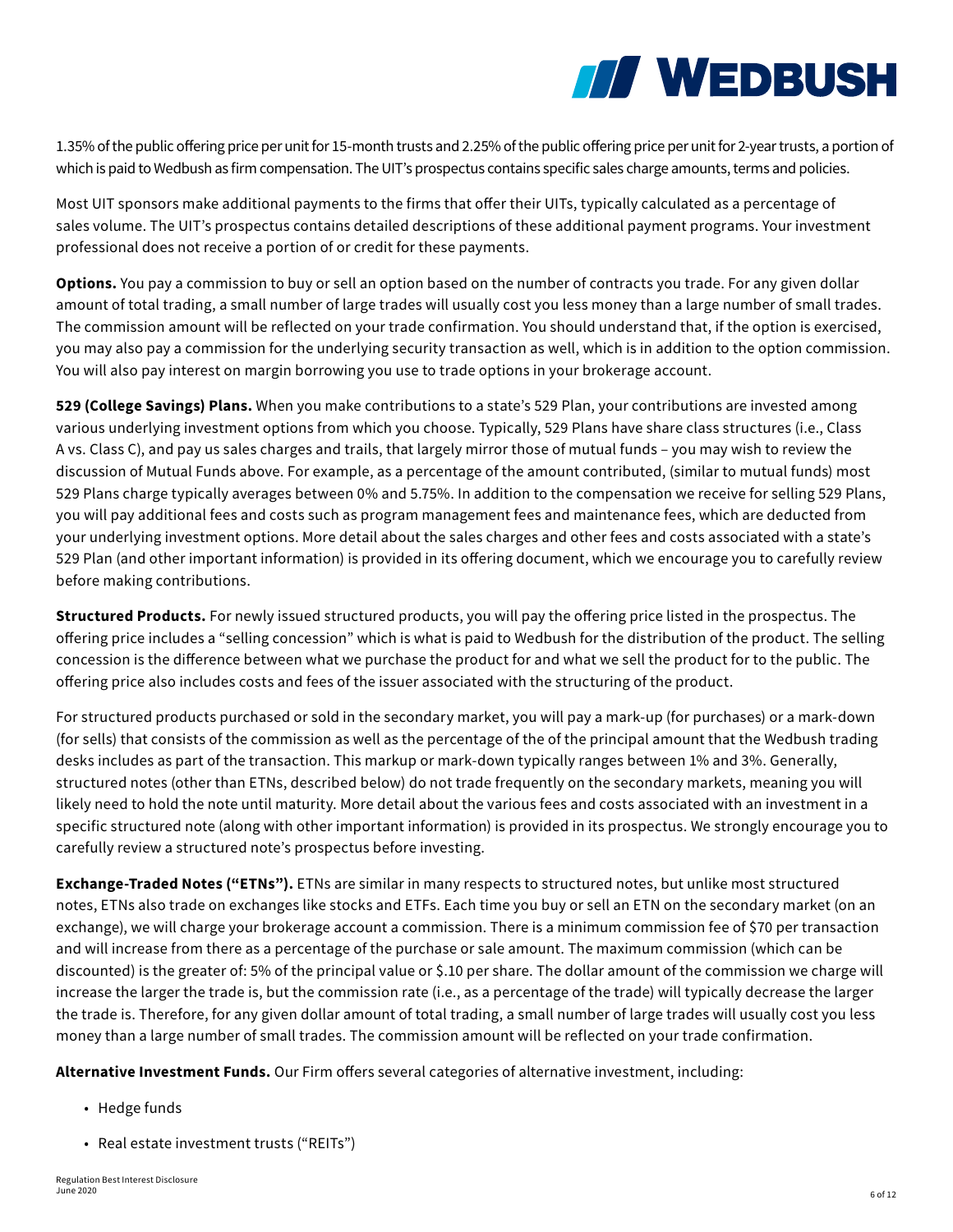

- Private equity funds
- Private credit funds
- Master limited partnerships
- Venture capital funds

When you invest in an alternative investment fund, the fund will typically pay us an up-front sales commission or similar fee that, as a percentage of your investment, may range from 4% to 7%. In some cases, for our ongoing services and maintenance of your account, the fund may also pay us a trailing commission range from 0% to 1% annually. The commissions (including trails) that we receive from alternative investment funds vary significantly based on the type of fund, and the specific fund, you invest in.

You should understand that alternative investment funds often have complex and multi-layered fee structures. In addition to our compensation as a selling broker, many alternative investment funds pay both an investment management fee and an incentive fee (or profits interest sometimes referred to as "carried interest") to the asset manager or general partner of the fund, and also pay operational expenses that are typically higher than those of mutual funds or other traditional investment funds. Some alternative investment funds also deduct charges for the organization and establishment of the fund. All of these fees and charges will be charged to, and thus reduce the value of, your investment. In connection with any investment in an alternative investment fund, we strongly encourage you to read the fund's offering document (offering memorandum, private placement memorandum or prospectus) carefully, and make sure you understand all of the fees, costs and other terms and risks associated with an investment before committing to a purchase.

**Variable Annuities and Variable Life Insurance.** If your Wedbush financial professional is licensed to sell annuities and other insurance products, he or she may recommend that you purchase a variable annuity or a variable life insurance policy. Variable annuities and variable life insurance policies are regulated by the SEC as securities (in addition to state insurance regulation). The value of the contract is based on the investment options, such as sub-accounts or directly into the general account of the insurance company that manages the investment portfolios that you selected. If you buy a variable annuity or life insurance policy through Wedbush, we will receive an insurance commission from the issuing insurance company. The commission ranges from 4% to 7%. In many cases, the insurer will also pay us trail compensation for ongoing services and maintenance as long as you continue to hold the annuity or policy, which will not exceed 1.5% annually. Like mutual funds and 529 Plans, many variable annuities offer different share classes. Typically, some share classes will pay us higher up-front commissions but lower trails, while others will pay lower up-front commissions but higher trails.

With any purchase of a variable annuity or variable insurance policy, the single most significant cost you will incur is the premium(s) you will pay to the insurance company for coverage. You will also pay various annual fees described below that are deducted from the annuity contract value by the insurance company. The specific amounts of all fees are disclosed in the contract which you receive directly from the insurance company.

- Mortality Risk and Expense (M&E) This is an annual charge that compensates the insurance company for insurance risks it assumes under the annuity contract. The charge generally ranges from 1% to 1.70%
- Administrative Fee and Annual Maintenance Fee this annual charge covers recordkeeping and other administrative fee expenses. The administrative fee is a percentage of the account value and generally ranges from 0% to .15%. The annual maintenance fee is a flat fee, generally ranging from \$25-\$50 and is typically waived for contract values over \$50,000 or \$100,000.
- Investment Management Fees and Expenses These fees and expenses are paid to the firms that manage the investment portfolios and may include affiliates of the insurance company. These vary depending on which investment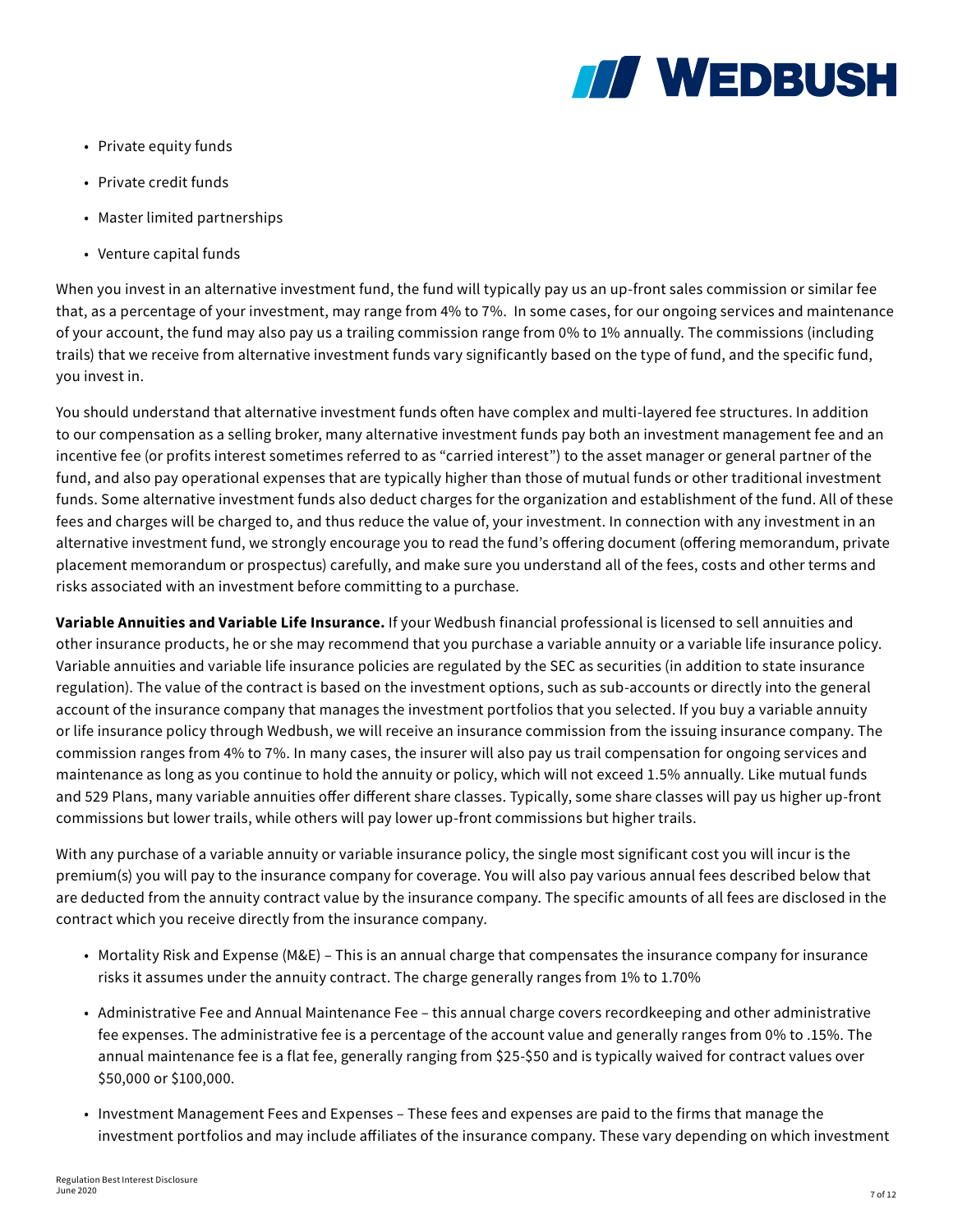

portfolios you choose.

- Fees for Optional Riders Optional riders are provisions that may be added to an annuity contract to increase or limit benefits the contract otherwise provides. You will be charged additional fees if you select optional contract features at the time of purchase.
- Surrender Charge or Contingent Deferred Sales Charge (CDSC) If you withdraw money from a variable annuity within a certain period after purchase (typically between 3 to 7 years), the insurance company usually will assess a "surrender charge" which is a type of sales charge.
- Premium Taxes Several states impose a premium tax on variable annuity purchases either at the time of purchase or at annuitization. The tax may be as high as 5% of either the purchase payments or the total value of the annuity contract depending upon the state. The insurance company is responsible for paying this tax and will usually pass the cost on to you.

Variable annuities and variable life insurance policies are complex products and typically have intricate fee and cost structures. More detail about the fees and costs associated with a particular variable annuity or variable life insurance policy (along with other important information) is provided in its prospectus or other policy documents, which we strongly encourage you to read carefully before any purchase.

**Fixed Annuities and (Non-Variable) Life Insurance.** If your Wedbush financial professional is licensed to sell annuities and other insurance products, he or she may recommend that you purchase a fixed annuity, or a non-variable life insurance product such as a traditional term life or whole life policy. Unlike variable annuities and variable life insurance policies, fixed annuities and non-variable insurance policies are not regulated by the SEC as securities. If you buy a fixed annuity or nonvariable life insurance policy through Wedbush, we will receive an insurance commission from the issuing insurance company. For fixed annuities, we receive a commission generally between 1% and 5%, but never more than 7% in the first year, and annual trail commissions of up to 1.5% for as long as you continue to hold the annuity. For life insurance, the commissions we receive vary significantly based upon the specific policy and policy type. As a percentage of first-year premiums, our upfront commissions may range from 70% to 100%. The Firm may also receive renewal commissions for a specific number of years after the first year that typically ranges from 2% to 5% of premiums paid in that year, but can be higher depending on each insurance company. In some cases we will receive higher up-front sales commissions but lower renewal commissions, while in others we will receive lower up-front commissions but higher renewal trails. If your Wedbush financial professional recommends a fixed annuity or life insurance policy to you, you will be furnished with the annuity or policy documents and additional information about our commissions, and other fees and costs (along with other important information) associated with the product. We encourage you to carefully review these documents before any purchase.

### **MATERIAL LIMITATIONS ON OUR SERVICES AND RECOMMENDATIONS**

**As explained in our Customer Relationship Summary, Wedbush is a full service securities broker-dealer. However, there are material limitations on the services, securities and strategies involving securities that we – and in some cases certain of our financial professionals - can offer to you:**

**Investment Limitations.** We offer a wide range of investments, including funds from over 450 fund families, along with numerous other securities, investments and insurance products. However, we do not offer every investment in the marketplace. In particular, we can only sell mutual funds, UITs, annuities and insurance policies, and certain other products, from issuers with whom we have selling or distribution agreements.

**Some of Our Financial Professionals Have Licensing Limitations.** Some of our individual financial professionals are not licensed to recommend and sell certain products. For example, if your financial professional is not licensed to recommend and sell annuities and other insurance products, he or she will be unable to do so for you. Also, some of our financial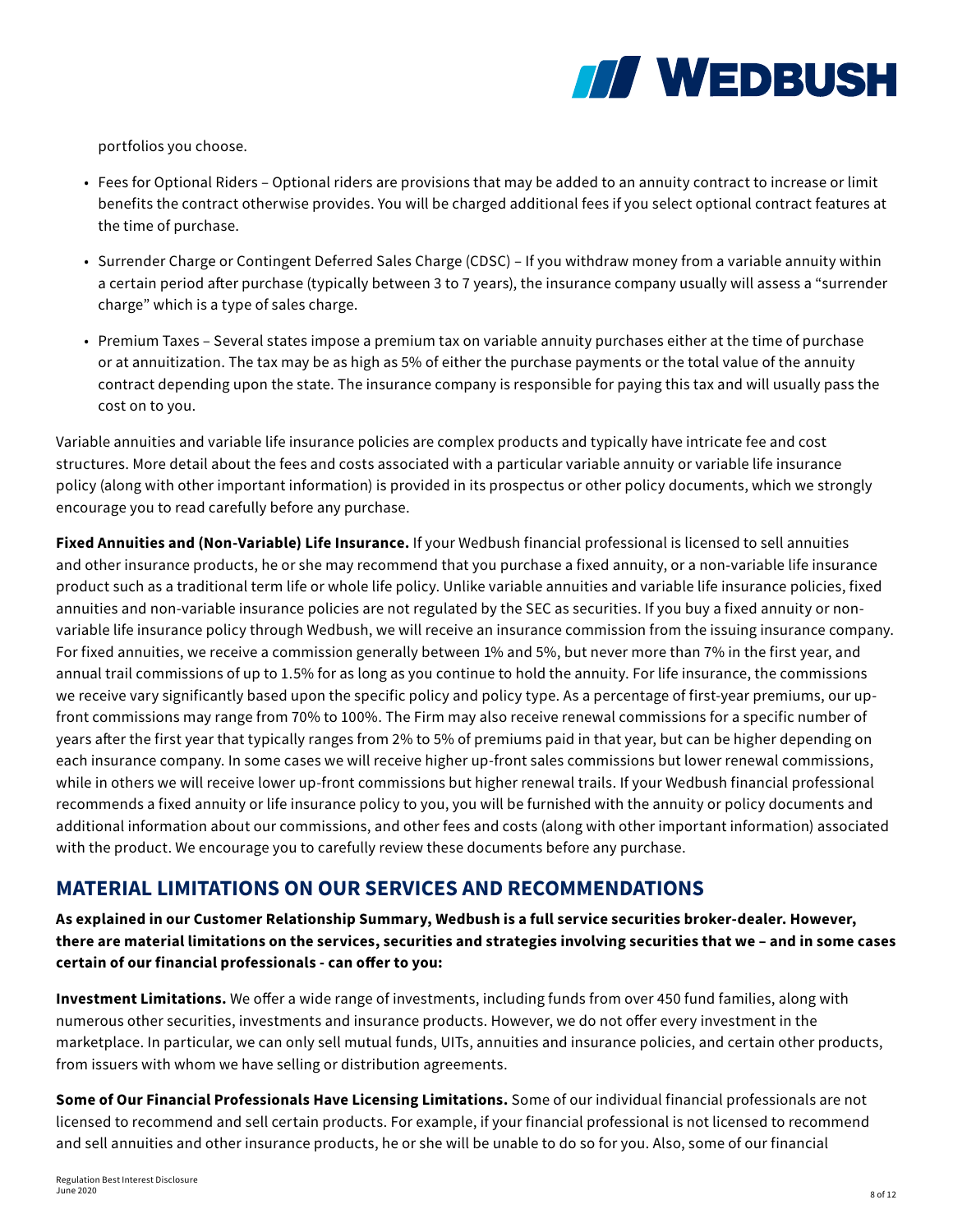

professionals may be unable to recommend and provide investment advisory services to you. Our Firm is dually-registered with the SEC as a broker-dealer and investment adviser. Most of our financial professionals are licensed to offer both brokerage and investment advisory services as representatives of Wedbush. However, some of our financial professionals are licensed to offer brokerage accounts and services only. This means they cannot provide or recommend investment advisory services or accounts, such as wrap fee accounts. If these, or any other limitation apply to your Wedbush financial professional, he or she will disclose this to you directly.

You should discuss any licensing limitations with your financial professional. In addition, you can research your financial professional's experience and licenses on FINRA's BrokerCheck website at brokercheck.finra.org.

**We Are Not a Discount Broker.** Wedbush is a full service broker-dealer, not a discount broker, and our services are more expensive than those of a typical discount broker. If you only wish to trade securities based on your own research, and you do not wish to receive recommendations or other services we offer, an online or other discount broker would likely be a better overall choice than opening a brokerage account with Wedbush.

**No Monitoring.** When we act as your broker, our Firm and our financial professionals do not monitor your brokerage account investments after they are purchased. We are always here to serve you, and to answer your questions. Also, your financial professional may – from time to time – review the investments in your account to determine whether to make additional recommendations to you. But we do not monitor your brokerage account or holdings. If you wish to receive regular monitoring of your investments, you may wish to consider whether a wrap fee or other investment advisory account might be a better overall choice for you.

**No Discretionary (Investment Management) Services.** When we act as your broker, our Firm and our financial professionals cannot make investment decisions for you, and we cannot manage your brokerage account on a discretionary basis. This means that we cannot buy or sell an investment for your brokerage account without first obtaining your authorization. While we may recommend investments to you, you are responsible for making the ultimate decision whether to purchase or sell investments. If you are uncomfortable making investment decisions even with recommendations from a financial professional, you may wish to consider whether a wrap fee or other investment advisory account (which, if you so authorize, can be managed by us on a discretionary basis) might be a better overall choice for you.

**Some Investment Opportunities Are Limited.** In some cases, Wedbush may only be able to offer a limited amount of an investment opportunity to all of our clients collectively – for example, where we sell stock or another "new issue" security through an IPO or similar offering. In those cases, it is possible that the amount of the investment made available to you could be less than you would wish to purchase, or could even be zero.

**Certain Regulatory Restrictions.** Most of the investments we offer are available to all of our retail customers, but there are some exceptions. For example, before purchasing interests in some alternative investment products (such as REITS or private equity funds) you may have to meet certain financial and other tests in order to qualify as an "accredited investor," a "qualified purchaser" and/or a "qualified client," depending on the specific fund and its requirements. Likewise, under industry rules and regulations, if you have certain associations within the financial services industry, you may be considered a "restricted person" who is prohibited from purchasing "new issue" securities through IPOs and similar offerings.

## **CONFLICTS OF INTEREST ASSOCIATED WITH OUR RECOMMENDATIONS**

**As explained in our Customer Relationship Summary, when our Firm and our financial professionals make recommendations to you as your broker, we have an obligation to act in your best interest and not put our interests ahead of yours. However, the ways in which we make money create some conflicts with your interests:**

**Volume of Trading; Investment Amounts.** Our Firm charges a commission (or commission-equivalent, such as a mark-up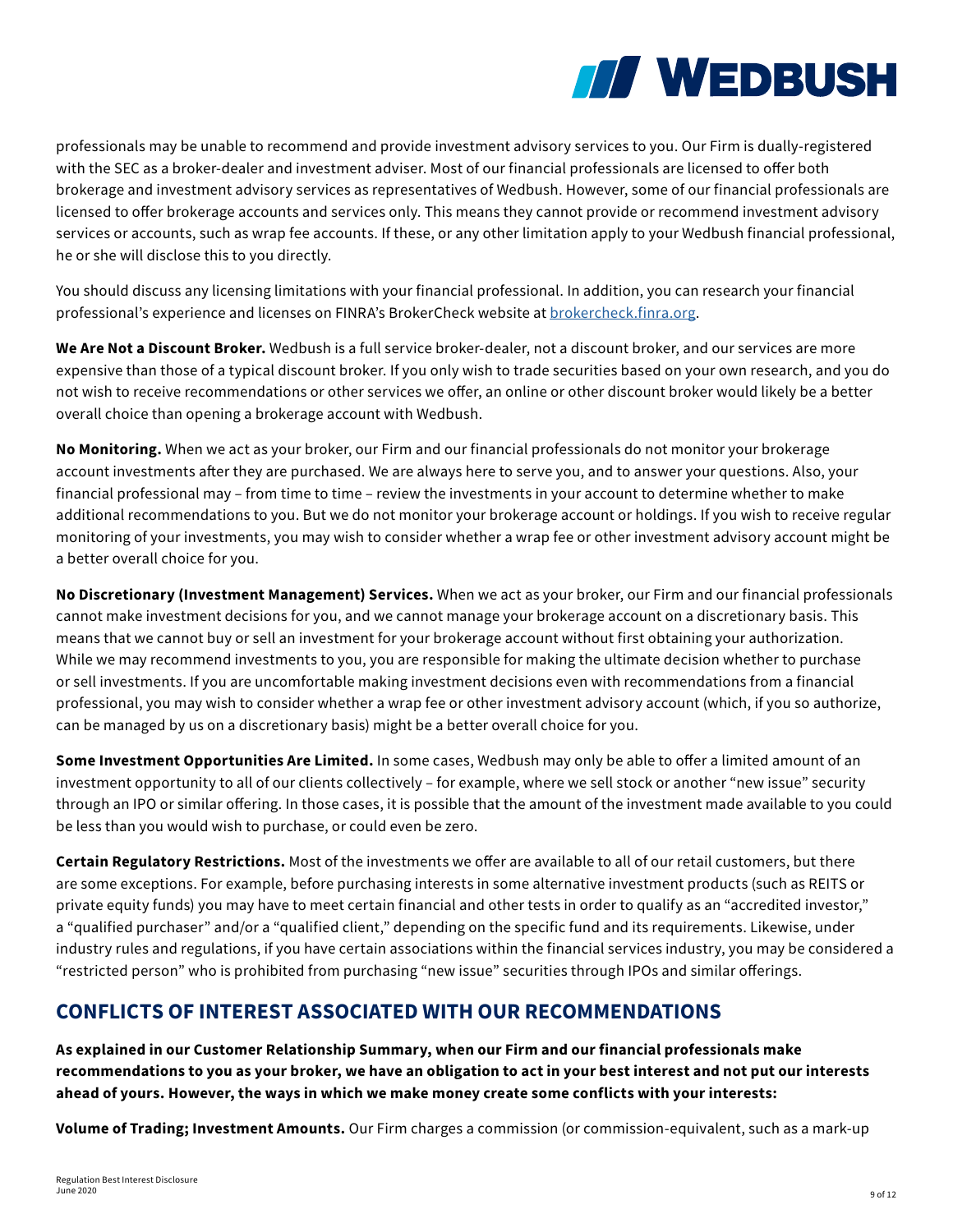

or mark-down) each time you buy or sell ETFs, stocks, fixed-income investments, options, CEFs, ETNs, traded REITs or other investments that are exchange-traded. The higher the amount and the more frequently you trade, the more commissions we will charge you. Also, we typically are paid a sales charge or other commission each time you invest in a mutual fund, 529 Plan, UIT, alternative investment fund or certain other products, or an insurance commission if you buy an annuity or insurance policy. The amounts of the commissions and other charges we receive generally increase the larger your trades or investments are. And, our financial professionals receive a portion of these revenues that they generate for our Firm (see Financial Professional Compensation Grid below). Therefore, both our Firm and our financial professionals have a financial incentive to recommend that you buy and sell investments and insurance products often, and make large trades and investments.

**Third-Party Payments.** The sales charges, sales commissions, insurance commissions and similar payments (including trail commissions, 12b-1 fees, etc.) that we receive for selling investment products such as mutual funds, 529 Plans, UITs, alternative investment funds, annuities and other insurance products vary from product type to product type. They also vary in many cases from product to product even within a single category (for example, one mutual fund might pay us a 4.0% sales charge while another might pay us a 5.0% sales charge). And again, if your financial professional sells a product to you, he or she will receive a portion of the revenues paid to our Firm. Therefore, both our Firm and our financial professionals have a financial incentive to offer and recommend investment and insurance products that pay us higher commissions and other fees than those that pay us lower commissions and other fees.

**Principal Trades.** When we sell you fixed-income investments or other securities from our own account (or buy them from you for our own account), the mark-up or mark-down we charge may be more than the commission we would charge for a similar transaction between you and a third-party investor (i.e., where we act only as your agent). Also, we may realize a profit on the trade. Therefore, our Firm and our financial professionals have incentives to recommend principal trades to you. Also, we receive additional underwriting and distribution compensation where we sell you securities offered through an IPO or otherwise on the primary market.

**Brokerage vs. Advisory Services.** In many cases, the compensation (primarily, investment advisory fees) our Firm receives for providing wrap fee accounts or other investment advisory services is higher than the compensation (i.e., commissions and other transaction-based payments) we would receive for providing brokerage services. The rate of fees you pay in an investment advisory account also does not decrease even where the level of investment trading activity in your advisory account is low. And, each of our financial professionals receives a share of the investment advisory fees he or she generates (see Financial Professional Compensation Grid below), just like commission revenues. Therefore, both our Firm and our financial professionals may have a financial incentive to encourage you to choose an advisory account over a brokerage account. Our financial professionals are required to consider the level of anticipated trading activity along with certain other factors, and only recommend an account type to you that would be consistent with your best interests.

**Rollovers.** Regardless of the services and investments you select, our Firm and your financial professional will make more money if you roll over assets from a retirement plan to an IRA with Wedbush. Therefore, both our Firm and our financial professionals have a financial incentive to recommend retirement plan rollovers to IRAs serviced by us. Even if the retirement plan from which the rollover comes is with Wedbush, we will still make more money under an IRA because the plan will likely qualify for less expensive institutional class (or Retirement (R)-Class) fund shares (see Share Classes below).

**Account Transfers**. Similar to rollovers, our Firm and your financial professional will make money if you transfer assets in an IRA or other investment account with another financial institution to an account with Wedbush. For example, you might have investment accounts at multiple firms, or this could also occur if your financial professional recently left another firm and joined Wedbush. Both our Firm and our financial professionals have a financial incentive to recommend transfers of IRAs and other accounts at other institutions to accounts serviced by us.

**Financial Professional Compensation Grid.** Like many financial institutions, the primary cash compensation we pay to each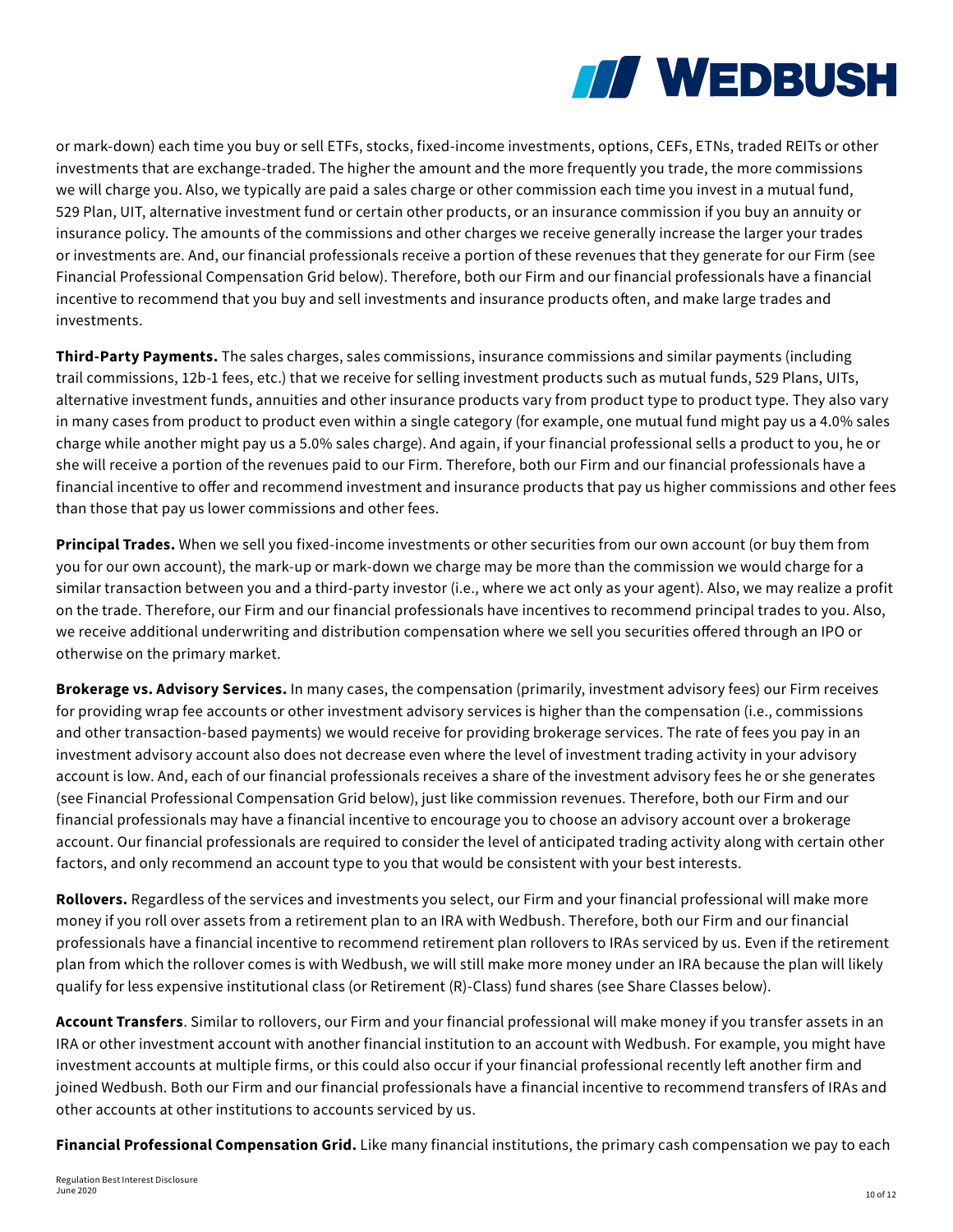

of our individual financial professionals is a percentage share of the commissions, sales charges, mark-ups and mark-downs, insurance commissions, underwriting and distribution compensation, investment advisory fees and similar revenues he or she generates for our Firm (this is referred to as his or her "production"). Under our commission and fee grid, the share of a financial professional's production that he or she receives increases as his or her production increases. This creates a strong incentive for our financial professionals to make recommendations to clients which – if followed – would increase commission and other revenues to our Firm (their production), since doing so entitles them to a larger share of a larger dollar figure.

**Forgivable Loans.** As an inducement to join our Firm, we sometimes grant forgivable loans to financial professionals who are new recruits. These loans can be forgiven by Wedbush if the financial professional achieves certain levels of production or client assets within specified time frames. While we supervise our financial professionals and the account activity of their clients, forgivable loans provide another incentive for our financial professionals to encourage clients to move assets to Wedbush, and to recommend more frequent trading, larger investments and additional services. This financial incentive would be expected to be particularly strong near the end of the performance measuring period – that is, the point-in-time at which it is determined whether the financial professional has generated enough business for the Firm to have his or her loan forgiven by the Firm.

**Awards and Recognition.** In addition to their regular cash compensation (see Financial Professional Compensation Grid above), our financial professionals are eligible to earn "length of service" awards that are based on their tenure with our Firm, revenues to the Firm as a whole, and their personal client assets. Thus, longer-tenured financial professionals may have an additional incentive to increase revenues to our Firm (even those that are not shared with them directly) and their own client assets. Our financial professionals can also earn non-cash awards such as recognition and certain titles, based largely on their personal production.

**Share Classes.** Some investment products we offer and recommend to clients feature share class structures, including mutual funds, 529 Plans and variable annuities. Typically, some share classes will pay us higher up-front sales charges and similar payments but lower recurring payments (such as 12b-1 fees and trails), while others will pay us less up-front but more on a recurring basis. For this reason, some share classes are expected to be less expensive for long-term investors, and others are expected to be less expensive for short-term investors. In most cases, our Firm and our financial professionals will receive more compensation if you choose a share class that is more costly to you. Our financial professionals are required to consider your expected investment time horizon before recommending a particular share class. However, you should also understand that mutual funds typically offer advisory or institutional share classes that are less expense than the share classes available to you through your retail brokerage account, and may offer share classes that are utilized for certain retirement plans as well. These share classes will not be available to you, except that "advisory" share classes (which do not impose sales charges and have lower 12b-1 fees and other ongoing expenses) may be offered to you if you choose a fee-based advisory account instead.

**Product Discounts.** Some investment products may offer discounts that will reduce the sales charges and other commissions we receive as a Firm, and thus, the compensation our financial professionals receive. For example, some mutual fund families offer sales charge discounts at certain "break points" based on the total dollar amount of your investments, or if you sign a letter of intent (LOI) to invest a certain amount in their funds. Since they reduce our revenues, our Firm and our financial professionals have a financial incentive not to encourage you to take advantage of such discounts.

**Revenue Sharing.** Various companies, such as mutual funds, UIT sponsors and insurance companies, pay us for offering and marketing their products. This relationship, known as revenue sharing, is based on our total sales and/or total client assets in their products. This arrangement creates a financial incentive for our Firm to promote the products that we receive higher levels of revenue sharing.

**Additional Services.** As a Firm, we make more money if you choose to utilize additional services we offer, such as our margin lending and cash sweep programs. This means our Firm has an economic incentive to make these services available and recommend that you use them. However, we do not share additional revenues we receive from margin lending and cash